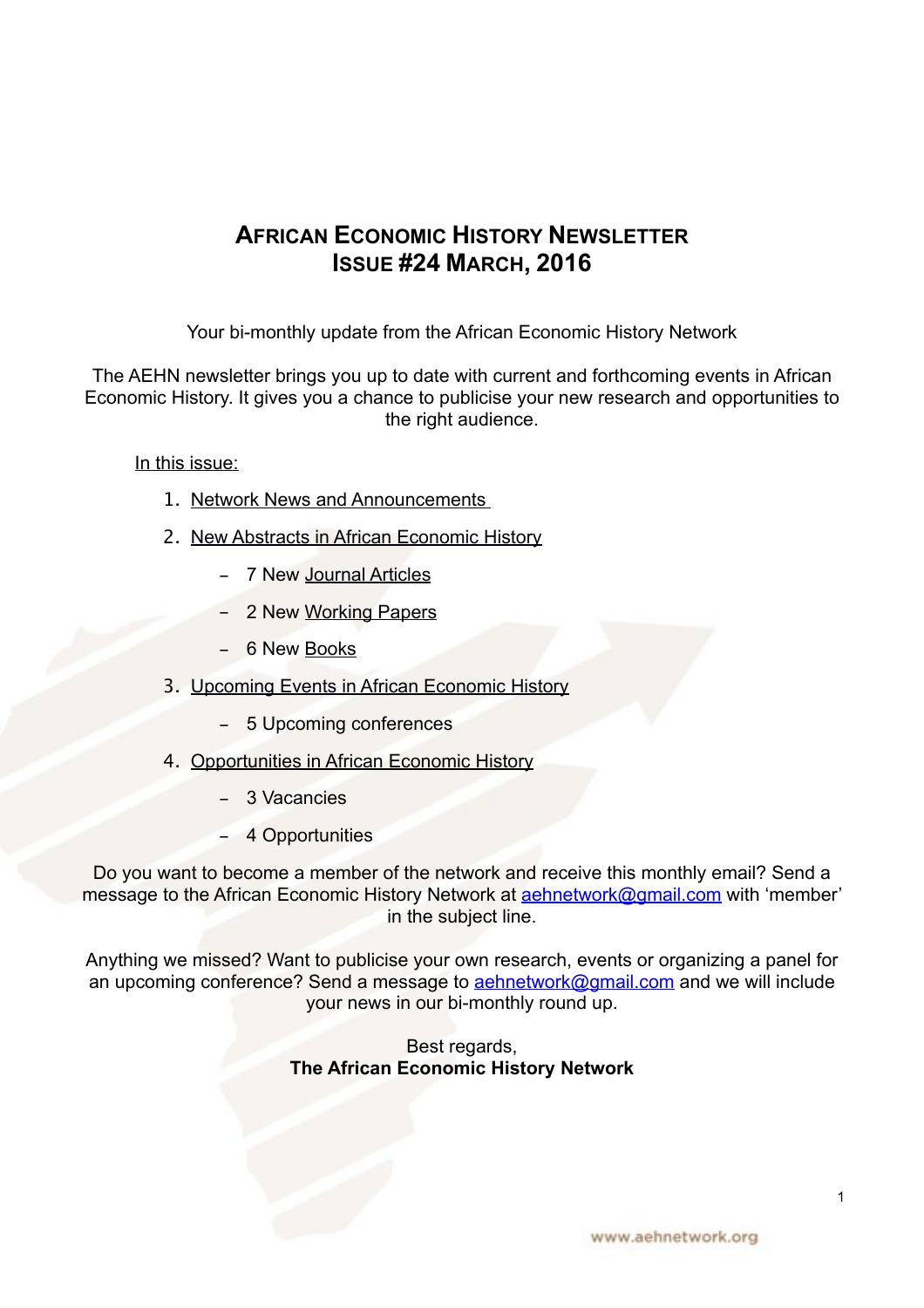## <span id="page-1-0"></span>**News and Announcements**

## **Working Papers Series**

If you have a paper you would like to submit for our consideration please send us an email. For questions regarding the WPS please contact Erik Green at Erik.Green@ekh.lu.se.

## **The Latest Issue of the International Journal of African Historical Studies**

IJAHS 48(3) includes:

 \* Introduction. Wealth in Pluralities: Intersections of Money, Gender, and Multiple Values across African Societies[<http://www.bu.edu/phpbin/ijahs/publications/?pid=596](http://www.bu.edu/phpbin/ijahs/publications/?pid=596)>, pp. 387-392, by Charlotte Walker-Said and Andrea Felber Seligman

 \* Wealth, Law, and Moral Authority: Marriage and Christian Mobilization in Interwar Cameroon<[http://www.bu.edu/phpbin/ijahs/publications/?pid=597>](http://www.bu.edu/phpbin/ijahs/publications/?pid=597), pp. 393—424, by Charlotte Walker-Said

 \* Emigration and Notions of Wealth: Cosmopolitanism and Its Limits in the Malian Trade Diaspora (Lagos 1960–2010)<[http://www.bu.edu/phpbin/ijahs/publications/?pid=598>](http://www.bu.edu/phpbin/ijahs/publications/?pid=598), pp. 425—448, by Bennett Eason Cross

 \* Wealth Not by Any Other Name: Inland African Material Aesthetics in Expanding Commercial Times, ca. 16th–20th Centuries<[http://www.bu.edu/phpbin/ijahs/publications/?pid=599>](http://www.bu.edu/phpbin/ijahs/publications/?pid=599), pp. 449— 469, by Andrea Felber Seligman

 \* "The African Native Has No Pocket": Monetary Practices and Currency Transitions in Early Colonial Uganda<[http://www.bu.edu/phpbin/ijahs/publications/?pid=600>](http://www.bu.edu/phpbin/ijahs/publications/?pid=600), pp. 471—499, by Karin **Pallaver**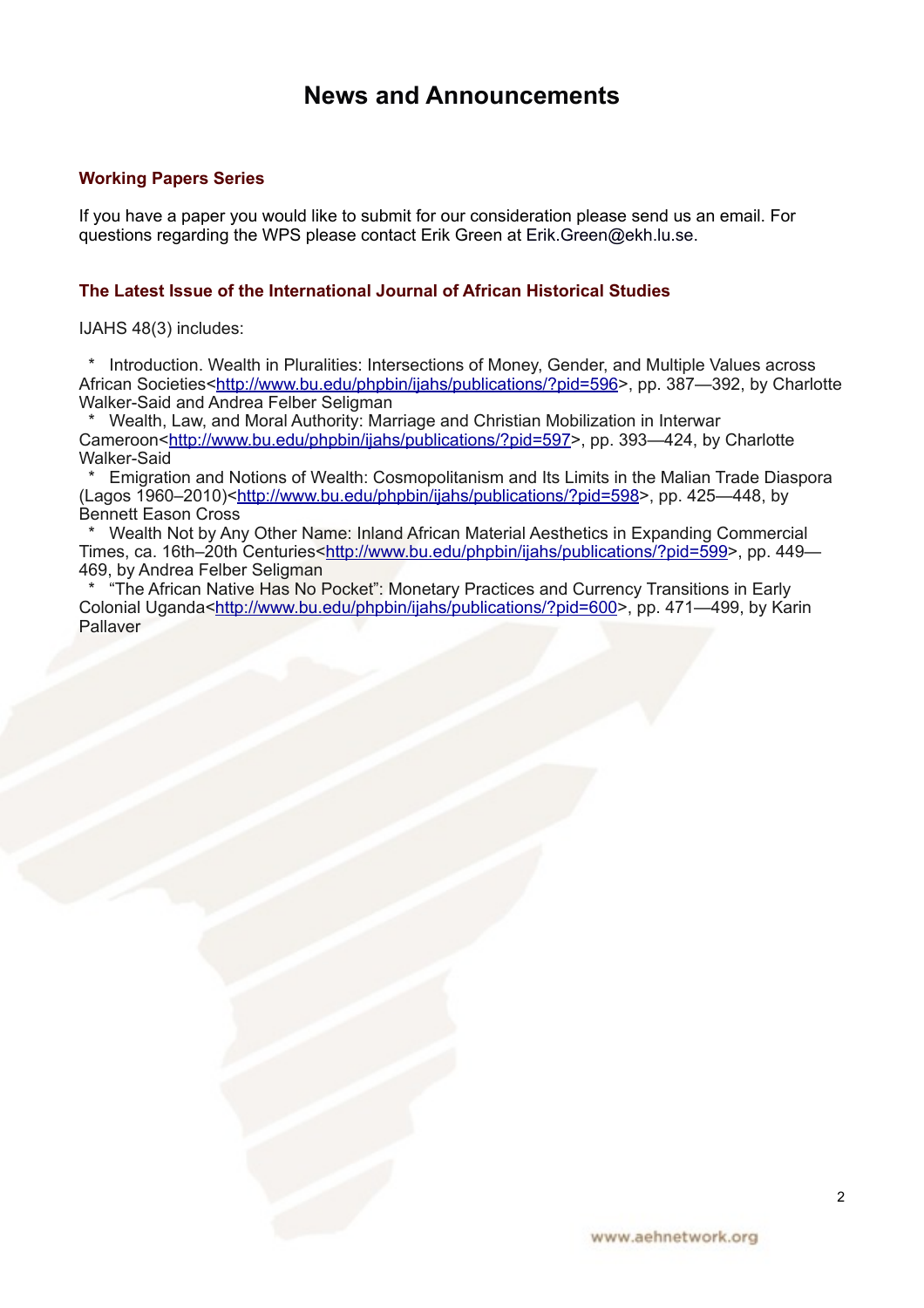# <span id="page-2-0"></span>**NEW ABSTRACTS IN AFRICAN ECONOMIC HISTORY**

## <span id="page-2-1"></span>**Articles**

#### **Toby Green. Africa and the Price Revolution: Currency Imports and Socioeconomic Change in West and West-Central Africa During the Seventeenth Century**

The past decade has seen much ink spilled on global interconnections in the early modern economy, especially those linking European and Asian economies. But this Eurasian concentration has excluded Africa from the discussion. This article addresses this absence by showing that West and West-Central Africa were integral to the global price revolution of the sixteenth and seventeenth centuries. Considering evidence from West and West-Central Africa reveals how the price revolution was a genuinely global phenomenon, with increasing imports of locally-used currencies that created inflation in line with the inflation of gold and silver in Europe and Asia. The article argues that the coexistence of exchangeable value and other social uses of currencies also contributed to a relative depreciation in Africa's global economic strength. Also related to this phenomenon were the rise of an export slave trade and changes in the production and distribution of West and West-Central African cloth industries.

Toby Green, 2016[. "Africa and the Price Revolution: Currency Imports and Socioeconomic Change in](http://journals.cambridge.org/action/displayAbstract?fromPage=online&aid=10189235&fulltextType=RA&fileId=S0021853715000754)  [West and West-Central Africa During the Seventeenth Century,"](http://journals.cambridge.org/action/displayAbstract?fromPage=online&aid=10189235&fulltextType=RA&fileId=S0021853715000754) *The Journal of African History*, 57(1): 1-24.

#### **Chris Landsberg and Costa Georghiou. The Foreign Policy and Diplomatic Attributes of a Developmental State: South Africa as Case Study**

With South Africa having declared itself a developmental state, this paper posits that if a developmental state is one that drives development, then the foreign policy of such a state should pursue development as one of its most important goals. Similarly the diplomatic corps of such a state should prioritise economic, commercial, para- and public diplomacy as drivers of diplomacy. In answering the question, 'What should be the foreign policy and diplomatic attributes of a developmental state?', the authors, through an exploratory approach, seek to analyse how well the state has fared in achieving this objective. To be a successful developmental state, a strategic capacity should exist and a clear strategic conception of the state's national interest should be formulated. Old paradigms about the role and functions of the diplomatic corps are challenged and a meritocratic diplomatic corps is strongly advocated to support the state's declared developmental goals.

Chris Landsberg & Costa Georghiou, 2016. ["The Foreign Policy and Diplomatic Attributes of a](http://www.tandfonline.com/doi/full/10.1080/10220461.2015.1124805)  [Developmental State: South Africa as Case Study,"](http://www.tandfonline.com/doi/full/10.1080/10220461.2015.1124805) *South African Journal of International Affairs*, 22 (4): 479-495.

#### **Nonso Obikilli. The Impact of the Slave Trade on Literacy in West Africa: Evidence from the Colonial Era**

Recent studies have highlighted the importance of Africa's history of slave exporting to its current economic development. In this article, I show that differences in investment in education may be one of the channels through which that history has affected current development. I combine data on literacy rates of administrative districts from the colonial censuses of Nigeria and Ghana from the 1950s with data on slave exports of different ethnic groups. I find a negative and significant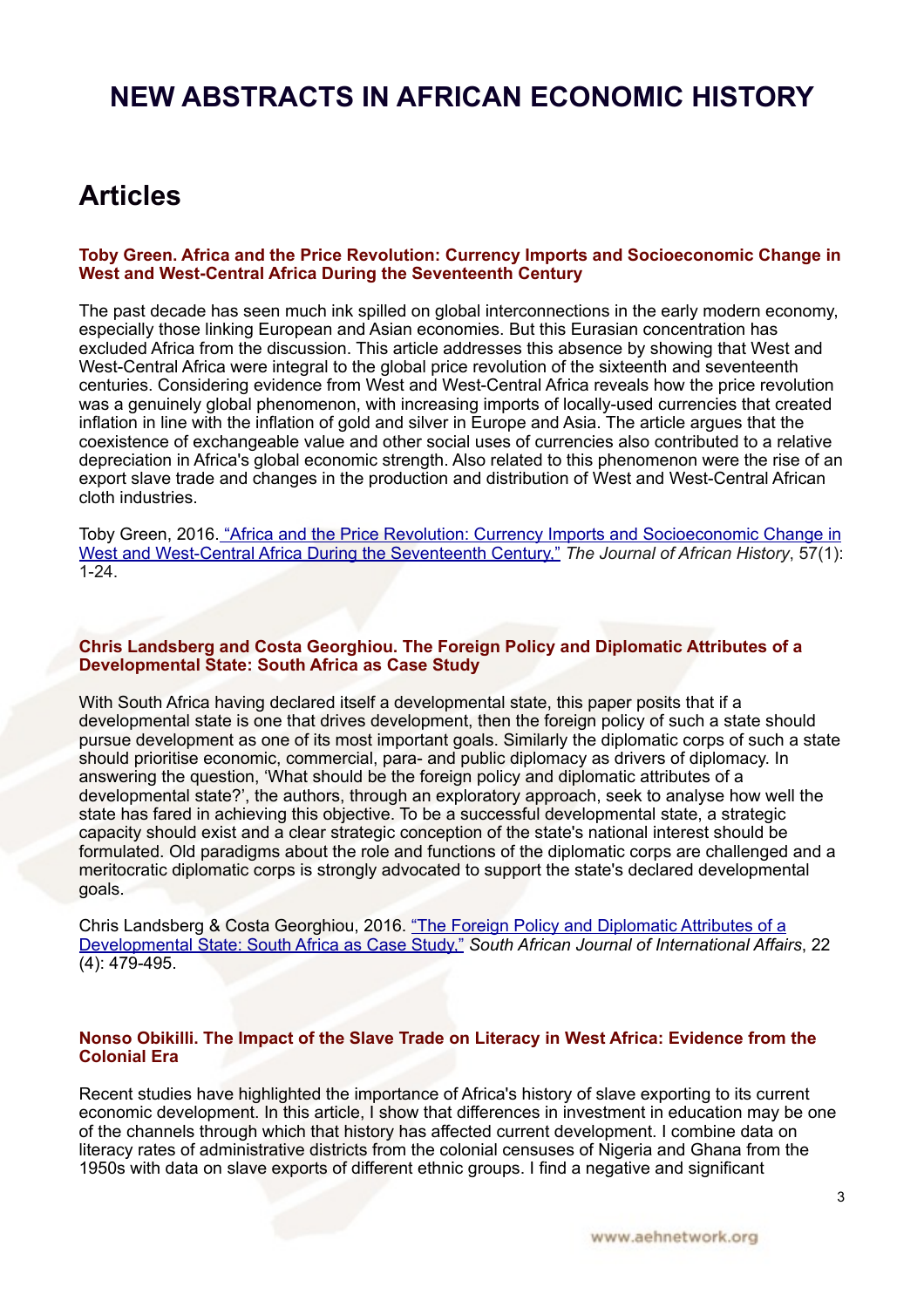relationship between slave export intensity before the colonial era and literacy rates during the colonial era. I also use contemporary data on literacy rates to show that this negative relationship is still present and significant. Thus, I show the effect of the slave trades on development outcomes predates modern independent African countries and still persists.

Nonso Obikilli. ["The Impact of the Slave Trade on Literacy in West Africa: Evidence from the Colonial](http://jae.oxfordjournals.org/content/25/1/1.abstract)  [Era,"](http://jae.oxfordjournals.org/content/25/1/1.abstract) *Journal of African Economies*, 25 (1): 1-27.

## **Kostadis J. Papaioannou. Climate shocks and conflict: Evidence from colonial Nigeria**

This paper offers a historical micro-level analysis of the impact of climate shocks on the incidence of civil conflict in colonial Nigeria (1912–1945). Primary historical sources on court cases, prisoners and homicides are used to capture conflict. To measure climate shocks we use the deviation from longterm rainfall patterns, capturing both drought and excessive rainfall. We find a robust and significant curvilinear (U-shaped) relationship between rainfall deviations and conflict intensity, which tends to be stronger in agro-ecological zones that are least resilient to climatic variability (such as Guinean Savannah) and where (pre-) colonial political structures were less centralized. We find evidence that the relationship is weaker in areas that specialize in the production of export crops (such as cocoa and palm oil) compared to subsistence farming areas, suggesting that agricultural diversification acts as an insurance mechanism against the whims of nature. Additional historical information on food shortages, crop-price spikes and outbreaks of violence is used to explore the climate–conflict connection in greater detail.

Kostadis J. Papaioannou, 2016. ["Climate shocks and conflict: Evidence from colonial Nigeria,"](http://www.sciencedirect.com/science/article/pii/S0962629815000578) *Political Geography*, 50 (January): 33-47.

#### **Branwyn Poleykett and Peter Mangesho. Labour Politics and Africanization at a Tanzanian Scientific Research Institute, 1949-66**

In this article we examine labour politics and unionization at a scientific research station: the former Institute of Malaria and Vector Borne Diseases ('Amani') in north-eastern Tanzania. Drawing on an analysis of an archive found at Amani, this paper approaches the process of decolonizing and Africanizing science and medical research from the perspective of African technicians. The technician cadre at Amani was drawn to scientific employment as it seemed to offer the promise of training, education and advancement. The union at Amani argued that African labour was crucial to the production of scientific knowledge at the station and that there ought to be a 'ladder' of promotion and progress that led from auxiliary scientific technician to independent researcher. The daily politics of the decolonization of science was conducted as everyday contentious labour relations and as increasingly vociferous claims upon the cultural power of science by African workers. Drawing attention to the social and spatial practices of African workers at Amani in the 1960s, we argue that Amani functioned not just within globalized networks of tropical medicine and scientific research but as a place bound both to local economies of labour and to larger geographies of African ambition and aspiration.

Branwyn Poleykett & Peter Mangesho, 2016. ["Labour Politics and Africanization at a Tanzanian](http://journals.cambridge.org/action/displayAbstract?fromPage=online&aid=10115904&fulltextType=RA&fileId=S0001972015000820)  [Scientific Research Institute, 1949-66,"](http://journals.cambridge.org/action/displayAbstract?fromPage=online&aid=10115904&fulltextType=RA&fileId=S0001972015000820) *Africa*, 86(1): 142-161.

#### **Luca Puddu. State Building, Rural Development, and the Making of a Frontier Regime in Northeastern Ethiopia, c. 1944-75**

Combining a set of grey literature and primary sources, this article analyses the rise and fall of the sultanate of Awsa, northeastern Ethiopia, between 1944 and 1975. Ali Mirah exploited the typical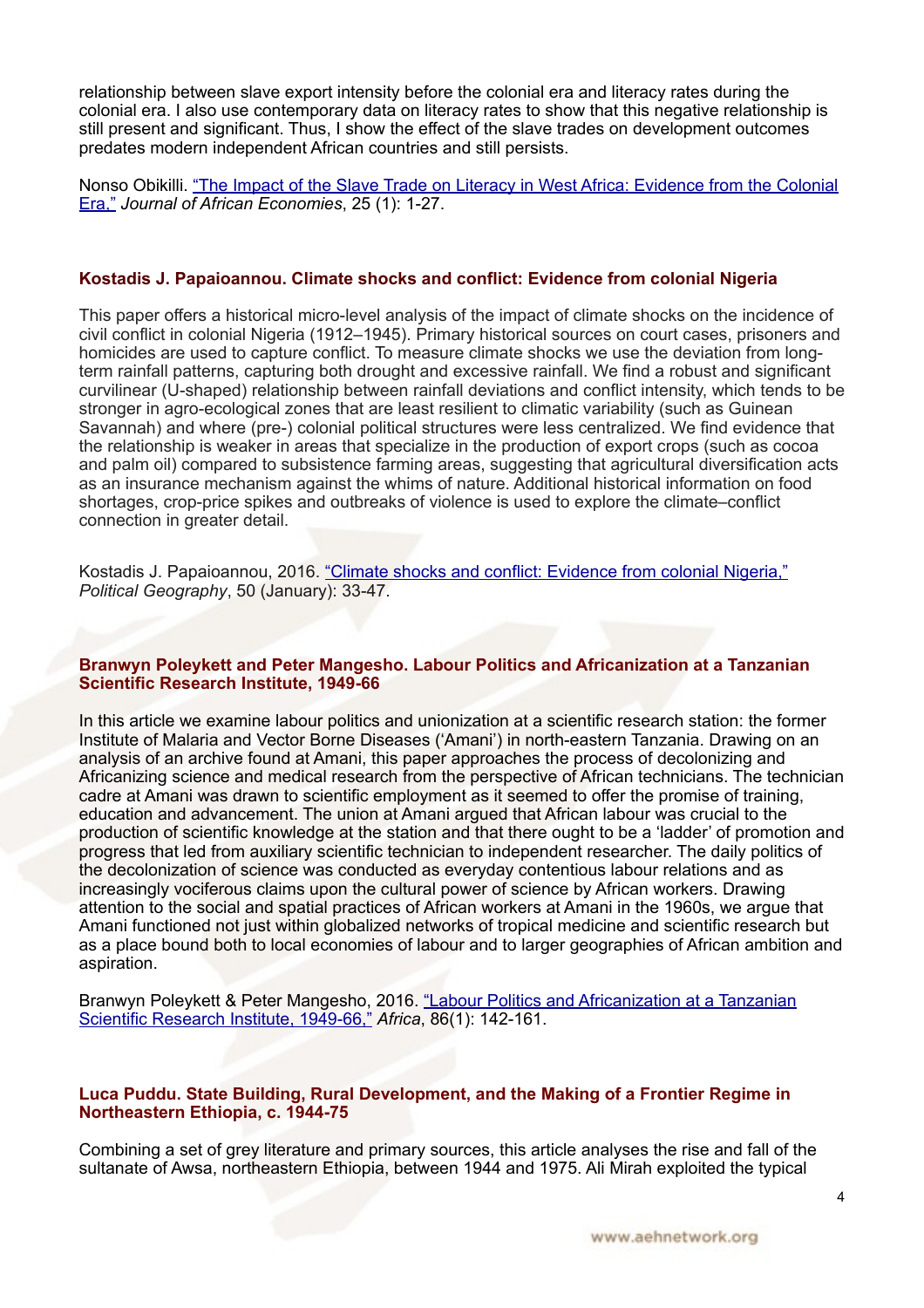repertoires of a frontier regime to consolidate a semi-independent Muslim chiefdom at the fringes of the Christian empire of Ethiopia. Foreign investors in commercial agriculture provided the sultanate and its counterparts within the Ethiopian state with tangible and intangible resources that shaped the quest for statecraft in the Lower Awash Valley.

Luca Puddu, 2016. ["State Building, Rural Development, and the Making of a Frontier Regime in](http://journals.cambridge.org/action/displayAbstract?fromPage=online&aid=10189273&fulltextType=RA&fileId=S0021853715000778)  [Northeastern Ethiopia, c. 1944-75,"](http://journals.cambridge.org/action/displayAbstract?fromPage=online&aid=10189273&fulltextType=RA&fileId=S0021853715000778) *The Journal of African History*, 57(1): 93-113.

## **Felix Meier Zu Selhausen and Jacob Weisdorf. A colonial legacy of African gender inequality? Evidence from Christian Kampala, 1895–2011**

The colonial legacy of African underdevelopment is widely debated but hard to document. In this article, occupational statistics from Protestant marriage registers of historical Kampala are used to investigate the hypothesis that African gender inequality and female disempowerment are rooted in colonial times. We find that the arrival of Europeans in Uganda ignited a century-long transformation of Kampala involving a gender Kuznets curve. Men rapidly acquired literacy and quickly found their way into white-collar (high-status) employment in the wage economy built by the Europeans. Women took somewhat longer to obtain literacy and considerably longer to enter into white-collar and waged work. This led to increased gender inequality during the first half of the colonial period. However, gender inequality gradually declined during the latter half of the colonial era, and after Uganda's independence in 1962 its level was not significantly different from that of pre-colonial times. The data presented here also support Boserup's view that gender inequality was rooted in indigenous social norms: daughters of African men who worked in the traditional, informal economy were less welleducated, less frequently employed in formal work, and more often subjected to marital gender inequality than daughters of men employed in the modernized, formal economy created by the Europeans.

Felix Meier Zu Selhausen & Jacob Weisdorf, 2015. ["A colonial legacy of African gender inequality?](http://onlinelibrary.wiley.com/doi/10.1111/ehr.12120/abstract)  [Evidence from Christian Kampala, 1895–2011,"](http://onlinelibrary.wiley.com/doi/10.1111/ehr.12120/abstract) *The Economic History Review*, 69 (1): 229-257.

# <span id="page-4-0"></span>**Working Papers**

## **Estian Calitz and Johan Furie. The Historically High Cost of Tertiary Education in South Africa**

The #FeesMustFall-campaign's main objection was against the high and rising tuition fees of higher education in South Africa. This short note investigates this assertion from a historical perspective: Are university fees more expensive than a decade or a century ago? We document historical tuition fees at one of South Africa's premier universities – Stellenbosch University. The answer is an unequivocal yes.

Estian Calitz & Johan Furie. "The Historically High Cost of Tertiary Education in South Africa," *Stellenbosch Working Paper Series* No. WP02/2016.

## **Kostadis J. Papaioannou and Michiel. Climate shocks, cash crops and resilience: Evidence from colonial tropical Africa**

A rapidly growing body of research examines how weather variability, anomaliesand shocks influence economic and societal outcomes. This study investigates the effects ofweather shocks on African smallholder farmers in British colonial Africa and intervenes inthe debate on the mediating effect of cash crops on resilience to shocks. We employ a dualresearch strategy, involving both qualitative and econometric analysis. We analyse originalprimary evidence retrieved from annual administrative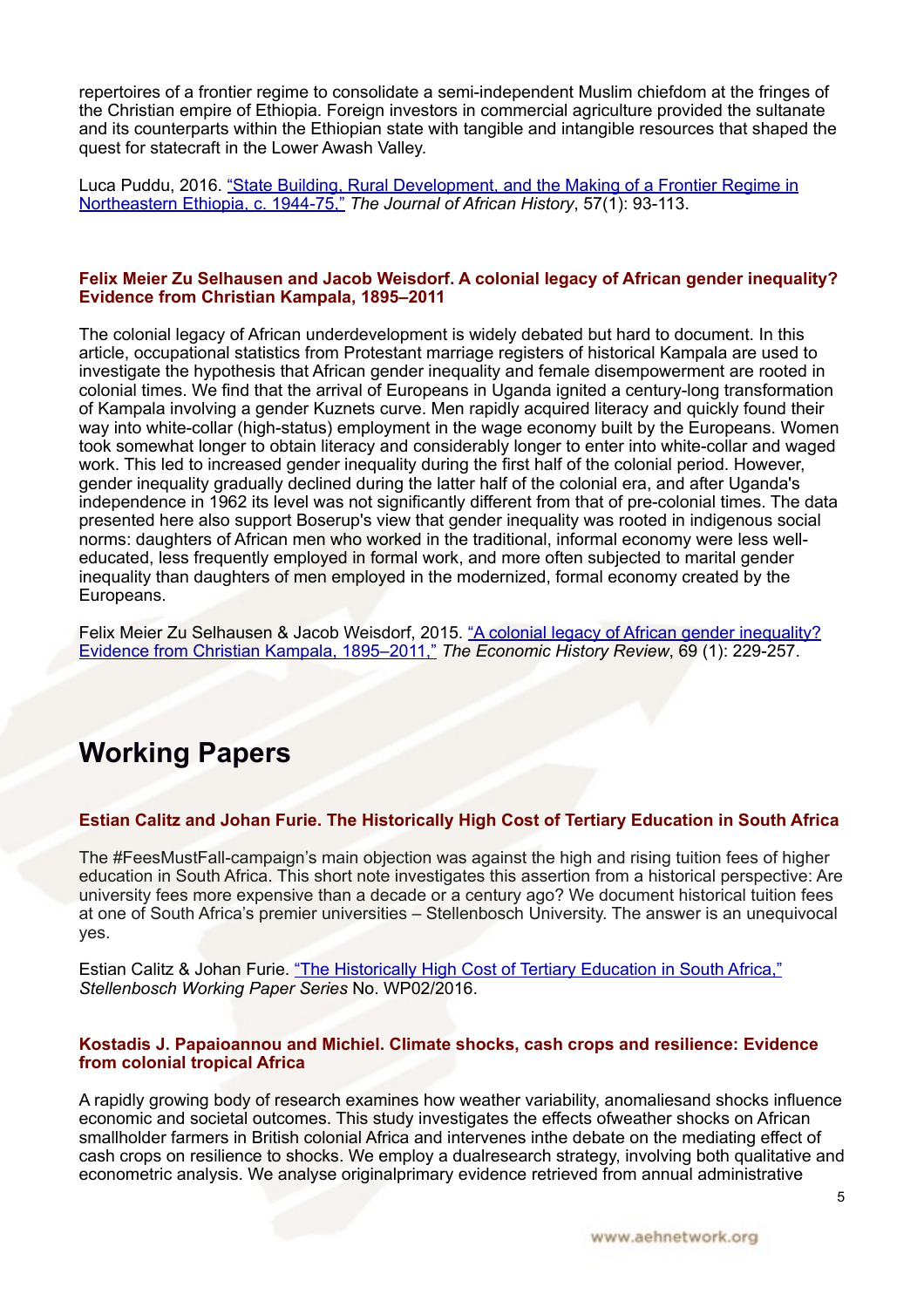records and construct a panel datasetof 151 districts across West, South-central and East Africa in the Interwar Era (1920-1939).Our findings are twofold. First, we qualitatively expose a range of mechanisms leading fromdrought and excessive rainfall to harvest failure and social upheaval. We then test the linkeconometrically and find a robust U-shaped relation between rainfall deviation and socialupheaval, proxied by annual imprisonment. Second, we review a long-standing and unsettleddebate on the impact of cash crop cultivation on farmers' resilience to environmental shocksand find that cash crop districts experienced lower levels of social tension and distress inyears of extreme rainfall variability.

Kostadis J. Papaioannou and Michiel de Haas, 2016. "Climate shocks, cash crops and resilience: [Evidence from colonial tropical Africa,"](http://www.cgeh.nl/climate-shocks-cash-crops-and-resilience-evidence-colonial-tropical-africa) *Centre for Global Economic History (CEGH)* #76.

## **Books**

#### **Emmanuel Akyeampong, Robert H. Bates, Nathan Nunn and James Robinson (eds.), 2014.**  *[Africa's Development in Historical Perspective.](http://www.cambridge.org/us/academic/subjects/economics/economic-development-and-growth/africas-development-historical-perspective)* **New York: Cambridge University Press**



Edited by Emmanuel Akyeampone Robert H. Bates Nathan Nunn James A. Robinson

This edited volume addresses the root causes of Africa's persistent poverty through an investigation of its longue durée history. It interrogates the African past through disease and demography, institutions and governance, African economies and the impact of the export slave trade, colonialism, Africa in the world economy, and culture's influence on accumulation and investment. Several of the chapters take a comparative perspective, placing Africa's developments aside other global patterns. The readership for this book spans from the informed lay reader with an interest in Africa, academics and undergraduate and graduate students, policy makers, and those in the development world.

## **Philip J. Havik, Alexander Keese and Maciel Santos, 2015.** *[Administration and Taxation in](http://www.cambridgescholars.com/administration-and-taxation-in-former-portuguese-africa)  [Former Portuguese Africa, 1900-1945.](http://www.cambridgescholars.com/administration-and-taxation-in-former-portuguese-africa)* **Newcastle: Cambridge Scholars Publishing.**



This book addresses a notable gap in the knowledge of Portuguese colonial administration and the policies implemented in the main territories of its "third" African empire: Angola, Mozambique and Guinea. In recent years, the question of colonial taxation has become a topic in the academic debate on colonial empires and has led to a comparative, long-term focus on its impact in African societies. Given that former Portuguese colonies in Africa have been largely absent from this debate, this book offers new perspectives on taxation and colonial rule, and the first detailed and comprehensive study of fiscal administration. Besides dealing with the economic and financial aspects of empire, the book interprets the social experience of African populations through their interaction with colonial institutions. Based on a thorough and probing qualitative and quantitative analysis of published and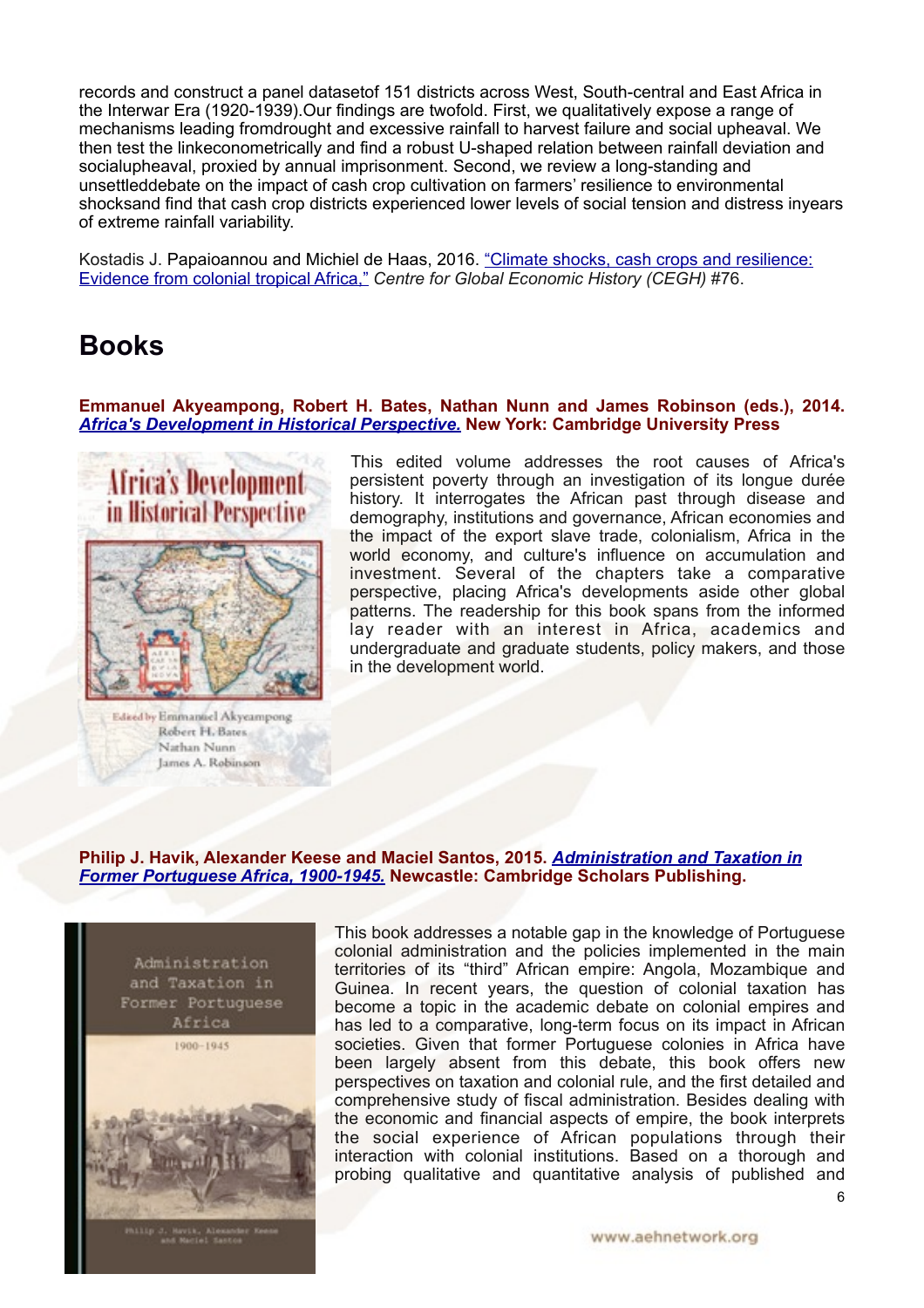unpublished data, it places taxation in a broad social context for the period between the full military control of the territories and the end of WW II. Thus, whilst engaging with ongoing debates on comparative African economic and political history, the book provides a key contribution to research on African social change.

## **Morten Jerven, 2015.** *[Africa: Why Economists Get it Wrong.](http://www.zedbooks.co.uk/node/22466)* **London: Zed Books.**



Not so long ago, Africa was being described as the hopeless continent. Recently, though, talk has turned to Africa rising, with enthusiastic voices exclaiming the potential for economic growth across many of its countries. What, then, is the truth behind Africa's growth, or lack of it?

In this provocative book, Morten Jerven fundamentally reframes the debate, challenging mainstream accounts of African economic history. Whilst for the past two decades experts have focused on explaining why there has been a 'chronic failure of growth' in Africa, Jerven shows that most African economies have been growing at a rapid pace since the mid nineties. In addition, African economies grew rapidly in the fifties, the sixties, and even into the seventies. Thus, African states were dismissed as incapable of development based largely on observations made during the 1980s and early 1990s. The result has been misguided analysis, and few practical lessons learned.

This is an essential account of the real impact economic growth has had on Africa, and what it means for the continent's future.

**Morten Jerven, 2015.** *[Measuring African Development.](https://www.routledge.com/products/9781138842113)* **London: Zed Books. London: Routledge.**



The chief economist for the World Bank's Africa region, Shanta Devarajan, delivered a devastating assessment of the capacity of African states to measure development in his 2013 article "Africa's Statistical Tragedy". Is there a "statistical tragedy" unfolding in Africa now? If so, it becomes important to examine the roots of the problem as far as the provision of statistics in poor economies is concerned. This book, on measuring African development in the past and in the present, draws on the historical experience of colonial French West Africa, Ghana, Sudan, Mauritania and Tanzania and the more contemporary experiences of Ethiopia and the Democratic Republic of Congo. The authors each reflect on the changing ways statistics represent African economies and how they are used to govern them.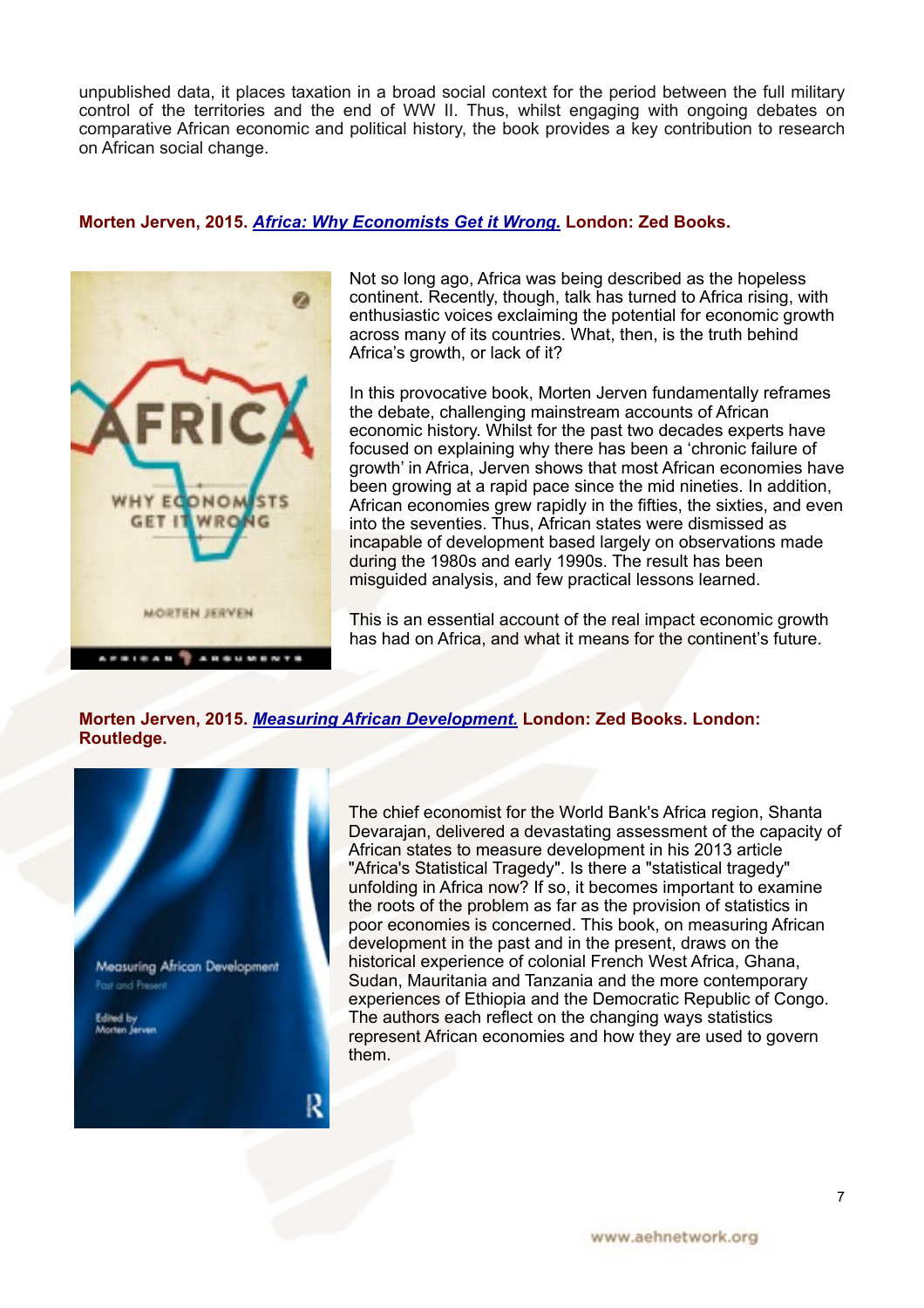#### **[Klas Rönnbäck](http://www.amazon.com/s/ref=dp_byline_sr_book_1?ie=UTF8&text=Klas+R%C3%B6nnb%C3%A4ck&search-alias=books&field-author=Klas+R%C3%B6nnb%C3%A4ck&sort=relevancerank), 2015.** *[Labour and Living Standards in Pre-Colonial West Africa: The case of](http://www.amazon.com/Labour-Living-Standards-Pre-Colonial-Africa/dp/1848935781)  [the Gold Coast \(Perspectives in Economic and Social History\)](http://www.amazon.com/Labour-Living-Standards-Pre-Colonial-Africa/dp/1848935781)***. London: Routledge.**



Sub-Saharan Africa is the poorest region in the world. But its current status has skewed our understanding of the economy before colonization. Rönnbäck reconstructs the living standards of the population at a time when the Atlantic slave trade brought money and men into the area, enriching our understanding of West African economic development.

**Silke Strickrodt, 2016.** *[Afro-European Trade in the Atlantic World: The Western Slave Coast, c.](http://www.boydellandbrewer.com/store/viewItem.asp?idProduct=14669) [1550- c. 1885](http://www.boydellandbrewer.com/store/viewItem.asp?idProduct=14669)***. Marlesham, Suffolk: Boydell & Brewer.**



From 1550 to colonial partition in the mid-1880s, trade was key to Afro-European relations on the western Slave Coast (the coastal areas of modern Togo and parts of what are now Ghana and Benin). This book looks at the commercial relations of two states which played a crucial role in the Atlantic slave trade as well as the trade in ivory and agricultural produce: Hula, known to European traders as Grand Popo (now in Benin) and Ge, known as Little Popo (now in Togo). Situated between the Gold Coast to the west and the eastern Slave Coast to the east, this region was an important supplier of provisions for Europeans and the enslaved Africans they purchased. Also, due to its position in the lagoon system, it facilitated communication along the coast between the trading companies' headquarters on the western Gold Coast and their factories on the eastern Slave Coast, particularly at Ouidah, the Slave Coast's major slave port. In the 19th century, when the trade at more established ports was disrupted by the men-of-war of the British anti-slave trade squadron, the western Slave Coast became a hot-spot of illegal slave trading. Providing a detailed reconstruction of political and commercial developments in the western Slave coast, including the transition from the slave trade to legitimate commerce, this book also reveals the region's position in the wider trans-Atlantic trade network and how cross-cultural partnerships were

negotiated; the trade's impact on African coastal "middlemen" communities; and the relative importance of local and global factors for the history of a region or community.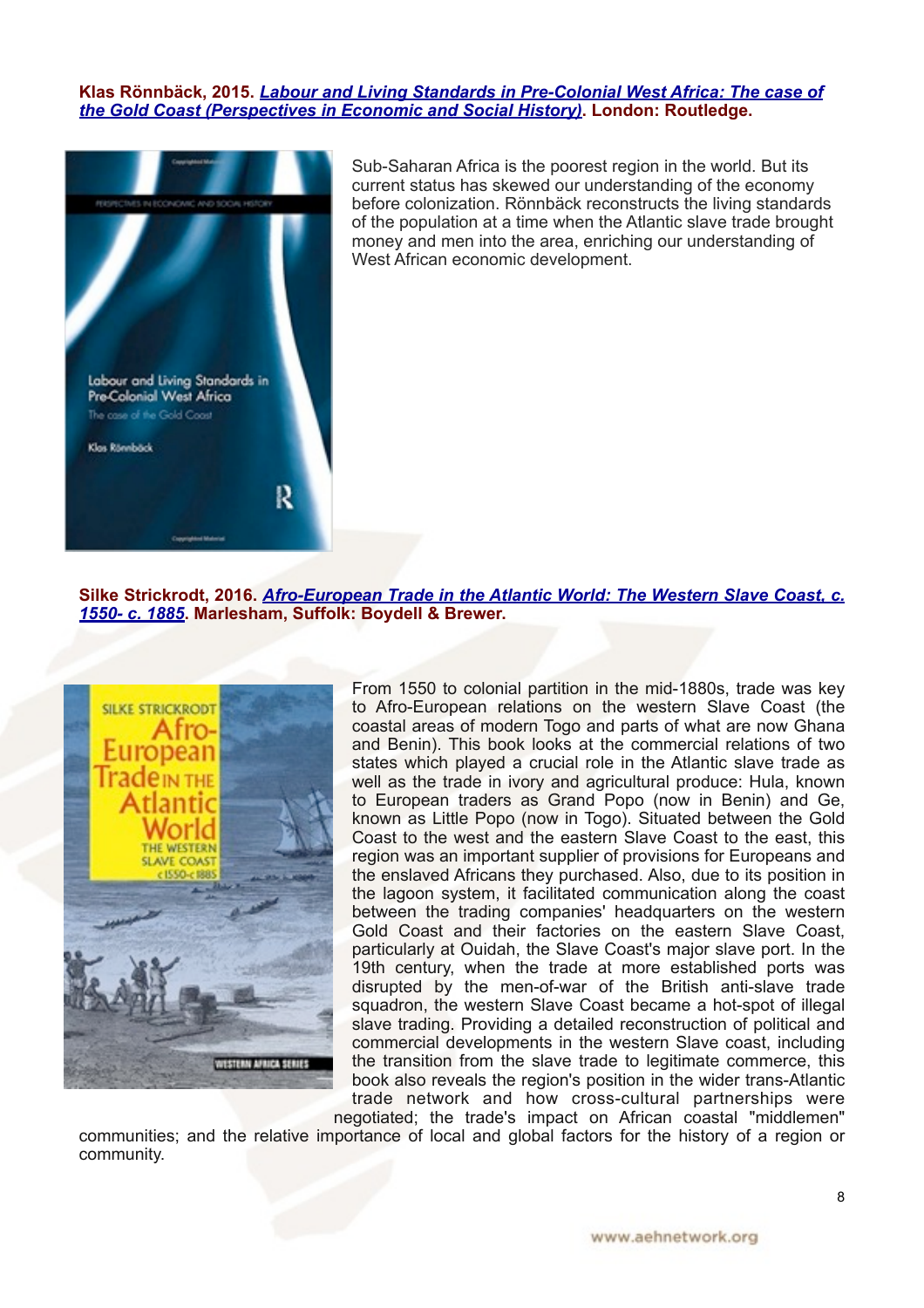# **UPCOMING EVENTS IN AFRICAN ECONOMIC HISTORY**

#### **European Social Science History Conference 30 March - 2 April 2016**

The preliminary [program](https://esshc.socialhistory.org/esshc-user/programme) for the 2016 conference is now online. Panels of interest include:

**J-1- ECO01 : [A Comparative Historical Analysis of Occupational Structure Across Sub-](https://esshc.socialhistory.org/esshc-user/programme?day=52&time=130&session=2947)[Saharan Africa I. Southern Africa](https://esshc.socialhistory.org/esshc-user/programme?day=52&time=130&session=2947)  Aula 7, Nivel 0 Networks: [Africa](https://esshc.socialhistory.org/esshc-user/programme?network=349), [Economic History](https://esshc.socialhistory.org/esshc-user/programme?network=354) Chair:** Gareth Austin

**Organizers:** Gareth Austin, Leigh Shaw-Taylor **Discussants:** -

**Johan Fourie , Omphile Ramela :** A Skill Divergence? Occupational Structures and South Africa's Mineral Revolution

**Erik Green :** The Occupational Structure of Malawi, 1945-2010: Moving beyond Path Dependency **Filipa Ribeiro da Silva :** The Occupational Structure of Mozambique, 1900-2000: Continuities and **Changes** 

**[T-](https://esshc.socialhistory.org/esshc-user/programme?room=236)1 - ECO13 : [Wealth and Income Inequality in Preindustrial Europe and Beyond](https://esshc.socialhistory.org/esshc-user/programme?day=52&time=130&session=2731)  Salon de Grados, Nivel 1 Network:** [Economic History](https://esshc.socialhistory.org/esshc-user/programme?network=354) **Chair:** Carlos Santiago-Caballero **Organizer:** Guido Alfani **Discussant:** Wouter Ryckbosch

Guido Alfani : Economic Inequality in England: a Long-term Perspective (1290-1750 ca.) **Hulya Canbakal :** Composition of Wealth and Factors of Inequality in Central Ottoman Lands, 1540-1840 **Matteo Di Tullio :** Long-term Trends in Wealth Inequality in Mediterranean Europe: Catalonia, Provence and Liguria compared

**Federico Tadei :** Income Inequality in Colonial Africa

#### **[J-](https://esshc.socialhistory.org/esshc-user/programme?room=226)2 - ECO02 : [A Comparative Historical Analysis of Occupational Structure Across Sub-](https://esshc.socialhistory.org/esshc-user/programme?day=52&time=131&session=2948)[Saharan Africa II. Western and Eastern Africa.](https://esshc.socialhistory.org/esshc-user/programme?day=52&time=131&session=2948)  Aula 7, Nivel 0**

**Networks:** [Africa](https://esshc.socialhistory.org/esshc-user/programme?network=349) , [Economic History](https://esshc.socialhistory.org/esshc-user/programme?network=354) **Chair:** Leigh Shaw-Taylor **Organizers:** Gareth Austin, Leigh Shaw-Taylor **Discussant:** Andreas Eckert

**Gareth Austin :** Occupational Structure and Urbanization in Modern Ghanaian History: a Preliminary **Exploration** 

**Michiel de Haas , Ewout Frankema :** The Occupational Structure of Belgian Congo, Zaïre and DRC, 1920-present

**Karin Pallaver :** "Counting Huts, Heads and Labourers: Sources on Size and Structure of the Labour Force in Kenya and Tanzania (1921-2012)"

**Marlous van Waijenburg :** Occupational Structural in French West Africa since 1850

**[J-](https://esshc.socialhistory.org/esshc-user/programme?room=226)4 - ECO07 : [From Natural Resources to Human Capital: the Historical Development of](https://esshc.socialhistory.org/esshc-user/programme?day=52&time=133&session=2740)  [Institutions for Knowledge and Skill Transfers in Sub-Saharan Africa](https://esshc.socialhistory.org/esshc-user/programme?day=52&time=133&session=2740)  Aula 7, Nivel 0**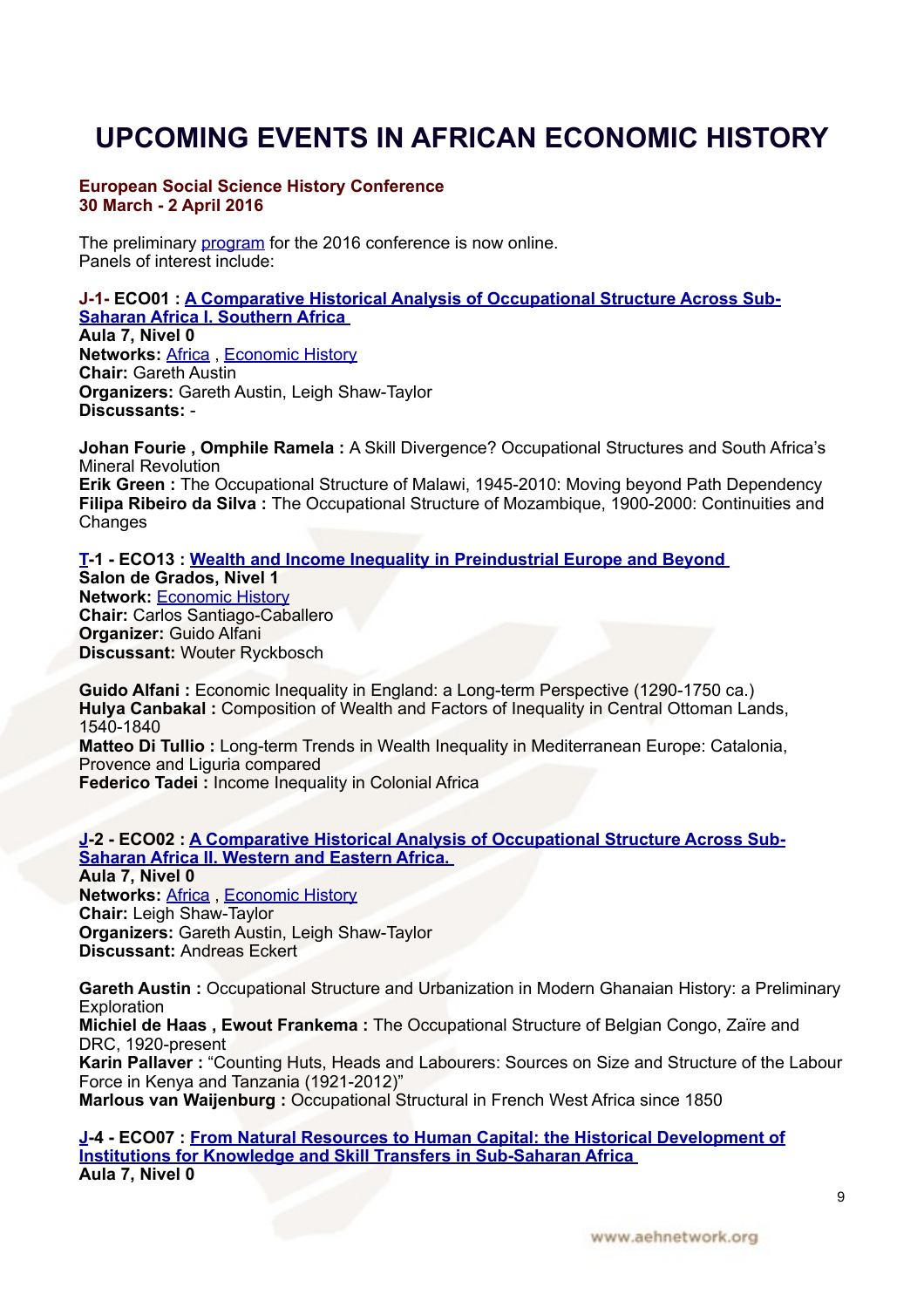**Networks:** [Africa](https://esshc.socialhistory.org/esshc-user/programme?network=349) , [Economic History](https://esshc.socialhistory.org/esshc-user/programme?network=354) **Chair:** Stefano Bellucci **Organizers:** Ewout Frankema, Dacil Juif, Marlous van Waijenburg **Discussant:** Gareth Austin

**Joerg Baten , Gabriele Cappelli :** Colonial Influence or African Agency? Numeracy Across West African Regions, c. 1770 – 1900 **Ewout Frankema , Marlous van Waijenburg :** Here has all the Education Gone. The 'Free-fall' of Skill Premiums in Africa and Southern Asia in the Long 20th Century **Dacil Juif :** Resource Curse or Blessing? The Impact of Mining Activities on Human Capital Formation in Zambia and Congo Felix P. Meier zu Selhausen, Shane Doyle & Jacob Weisdorf: The Returns to Religious Conversion: Lessons from Ugandan Hospital Registry, 1908-1970

**[J-](https://esshc.socialhistory.org/esshc-user/programme?room=226)1 - ECO01 : [A Comparative Historical Analysis of Occupational Structure Across Sub-](https://esshc.socialhistory.org/esshc-user/programme?day=52&time=130&session=2947)[Saharan Africa I. Southern Africa](https://esshc.socialhistory.org/esshc-user/programme?day=52&time=130&session=2947)  Aula 7, Nivel 0 Networks:** [Africa](https://esshc.socialhistory.org/esshc-user/programme?network=349) , [Economic History](https://esshc.socialhistory.org/esshc-user/programme?network=354) **Chair:** Gareth Austin **Organizers:** Gareth Austin, Leigh Shaw-Taylor **Discussants:** -

**Johan Fourie , Omphile Ramela :** A Skill Divergence? Occupational Structures and South Africa's Mineral Revolution

**Erik Green :** The Occupational Structure of Malawi, 1945-2010: Moving beyond Path Dependency **Filipa Ribeiro da Silva :** The Occupational Structure of Mozambique, 1900-2000: Continuities and **Changes** 

See<https://esshc.socialhistory.org/esshc-user/programme?day=53> **for more information.** 

#### **Centre of African Studies & Global Development Academy Decolonizing the Academy Conference 21-22 April 2016, Edinburgh**

The University of Edinburgh, Centre of African Studies and the Global Development Academy hope you will join them in revisiting these key debates in African Studies, and beyond, as they seek to blaze new trails and engage old struggles. Our 21<sup>st</sup> century generation of scholars is technologically savvy, increasingly interconnected, and yet, faced with persistently rigid political and institutional structures. Panels will address a range of thematic topics and active approaches to *decolonizing the academy*. We are soliciting papers that engage with issues of agency, legitimacy, and representation; empirical and analytical findings, research methods, and academic practice; and structural and institutional opportunities and obstacles.

For further information, please visit their [website](https://decolonizingtheacademy.wordpress.com/)

#### **International Workship on Inequality and Middle Class Development in Africa Cape Town, 5-6 May 2016**

The **[GIGA](https://giga.hamburg/en) German Institute of Global and Area Studies**, in cooperation with the **Institute for Justice and Reconciliation [\(IJR](http://www.ijr.org.za/))** and the **Southern Africa Labour and Development Research Unit [\(SALDRU\)](http://www.saldru.uct.ac.za/)** at the University of Cape Town, invites submissions for a two-day workshop on *Inequality and Middle Class Development in Africa*.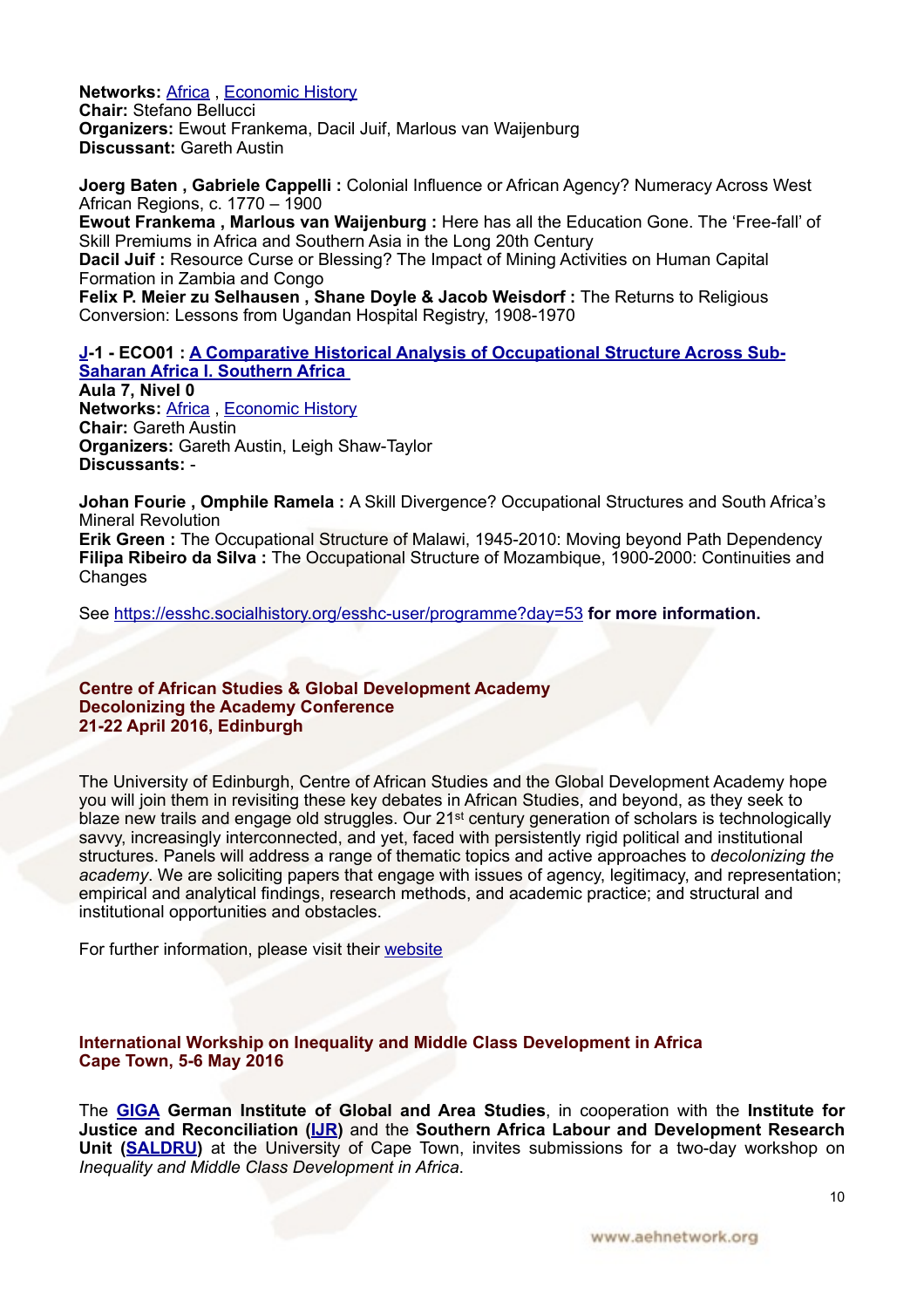The changing skylines of Africa's capitals, the suits and ties of its dealmakers, the chauffeured cars, and the growing visibility of global brands in many of its capitals exemplify Africa's good news growth story of the past decade. The one-sided image of the "old Africa" is making way for a more nuanced view that sees opportunity in countries that offer greater political stability and increased openness to investors from around the world than ever before. The continent's rising middle class has emerged as a central protagonist in this narrative. Yet, when reading the reports by management consultants, investor advisory groups and some academic studies, it seems that the historic role played by the middle class in the developed North as the backbone of democracy and economic growth has frequently been superimposed to the African context without substantial knowledge about this emergent middle. Empirical evidence on which to substantiate these ideas remains scarce, not least because of severe data limitations and ambiguities in the understanding and measurement of this group. Critical voices have raised concerns about Africa's rising inequality, which is rather slowing the number of poor moving into the ranks of a middle class.

#### **Conference themes**

Against the background of a renewed interest in the impact of the distribution of income and wealth on socioeconomic development, this workshop invites scholars and practitioners to deliberate on the understanding of middle class formation and segmentation and to discuss the potential of the middle class to foster inclusive growth and play a transformative socio-political role in their respective countries. In particular, the workshop will address the following overarching and interrelated themes:

**1. Measurement of social class and economic inequality:** approaches to defining and measuring the middle class within the African context.

**2. Economic development:** Economic behavior of the middle class and its effects on economic growth.

**3. Labor market:** the role of labor market characteristics and dynamics for income inequalities, social mobility and middle class formation.

**4. Political attitudes and behavior:** political thinking and engagement of the middle class and its role for democracy.

Other papers of relevance to inequality and middle class development are also welcome.

#### **Confirmed Speakers**

Two **keynote lectures** will be delivered by:

[PROF. MTHULI NCUBE f](http://www.bsg.ox.ac.uk/people/mthuli-ncube)rom the Blavatnik School of Government, at the University of Oxford. Prof. Ncube, a former Chief Economist and Vice President of the African Development Bank has published several influental books and articles on economic growth and policy, the emerging middle classes, financial markets, and regional integration and trade in Africa.

[PROF. STEPHAN KLASEN](https://www.uni-goettingen.de/en/64786.html), Head of Chair of Development Economics, and Head of Ibero-America Institute for Economic Research at the University of Göttingen. Prof.Klasen has published several leading articles mostly on issues of poverty, inequality, environment, and gender.

#### **Call for Papers BSPS Annual Conference 12-14 September 2016, University of Winchester**

The 2016 BSPS Conference will be held at the University of Winchester,12-14 September. All Conference sessions will be held on site, where Conference catering and high-standard accommodation will also be available at very reasonable rates. Booking forms will be available from early May, together with a provisional timetable.

There will be a full programme of simultaneous strand sessions of submitted papers. Proposals or abstracts for papers and posters are invited across the entire demographic and population studies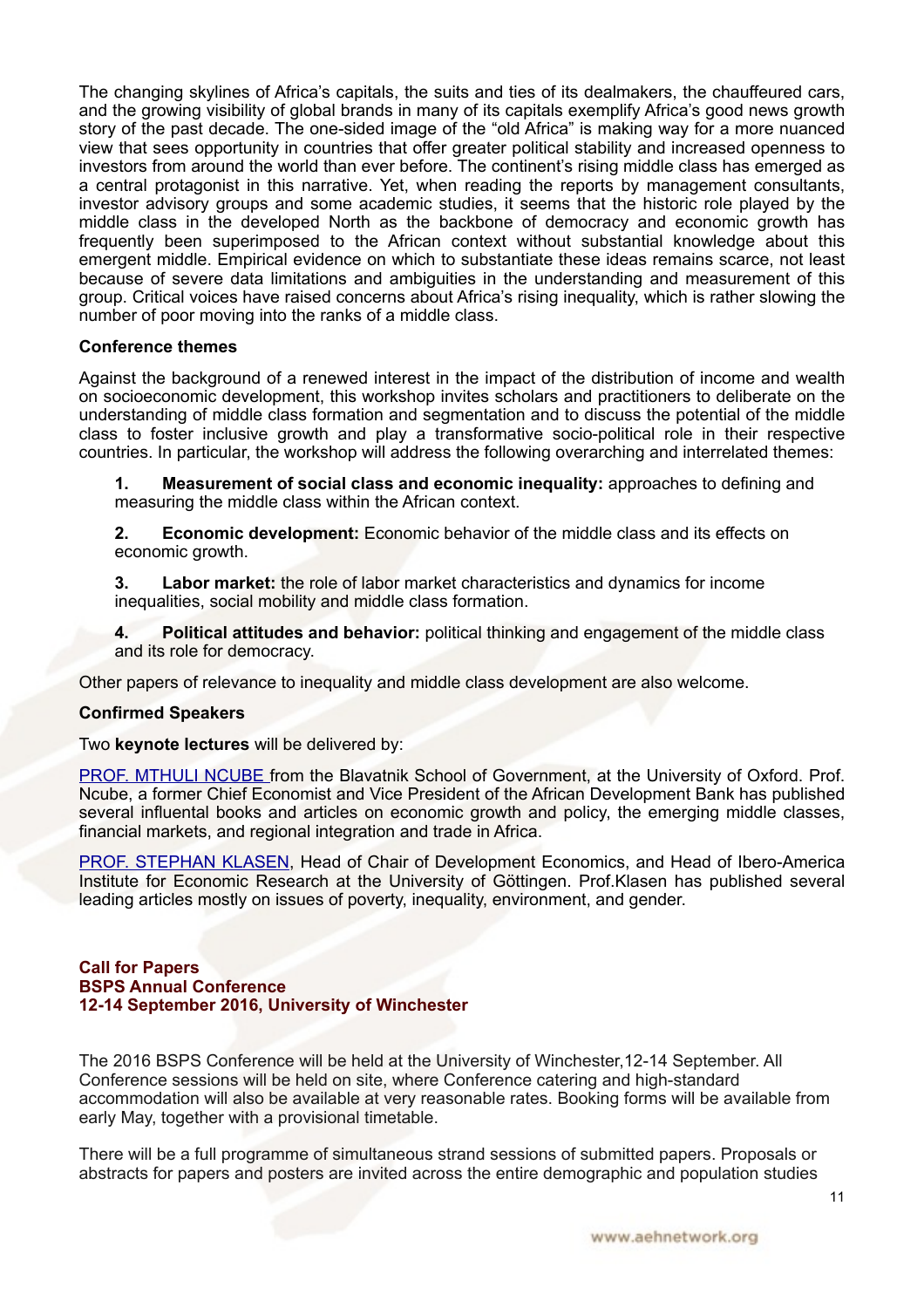spectrum. Presenters are requested to submit ongoing work with incomplete analyses and findings as posters rather than papers. Oral presentations should include results. For organisational purposes, strand organisers have been allocated to specific themes: email queries may be addressed to the strand or session organiser shown below. Submissions of both quantitative and qualitative papers are welcome.

Some sessions within strands have been suggested and these will be organised by the person named as session organiser, within an overall strand and in conjunction with the overall strand organiser. Sessions within strands are shown beneath the overall strand title.

Training sessions & workshops: Suggestions for and offers to organise would be very welcome.

THERE WILL BE TWO PLENARY SESSIONS ON THE THEME OF DEMOGRAPHY & EVIDENCE-BASED POLICY.

PAPERS ON POLICY ISSUES & IMPLICATIONS & EVIDENCE-BASED POLICY WOULD BE PARTICULARLY WELCOME IN 2016, ACROSS ALL STRANDS, & TO FIT WITH THE PLENARY THEME. BSPS ANTICIPATES EITHER SESSIONS WITHIN STRANDS OR COHESIVE SESSIONS ON THIS THEME.

Information updates on the Conference will be posted to the BSPS website as available. See: [http://www.lse.ac.uk/socialPolicy/Researchcentresandgroups/BSPS/](http://www.lse.ac.uk/socialPolicy/Researchcentresandgroups/BSPS/annualConference/Home.aspx) [annualConference/Home.aspx](http://www.lse.ac.uk/socialPolicy/Researchcentresandgroups/BSPS/annualConference/Home.aspx)

#### **VI Annual Meeting of the African Economic History Network New Approaches to African Economic History: History, Methods and Interdisciplinarity The University of Sussex, Brighton, UK Friday 21 - Saturday 22 October 2016**

How can different disciplines and methodological approaches contribute to understanding long-term African economic development? Traditionally, the historiography of Africa's social and economic past has been shaped and enriched by a cross-fertilization of disciplines. Due to the lack of written records and the paucity of reliable quantitative evidence for a considerable part of the continent's history, African economic historians engage in productive dialogue with historians, anthropologists, sociologists and economists. The conference will devote particular emphasis to papers and contributions that bring issues of methodology and interdisciplinarity to the fore.

**Keynote speaker:** Professor Paul Lovejoy (York University, Toronto, Canada).

## **Call for papers**

The organising committee of the *VI Annual Meeting of the African Economic History Network* **(**[AEHN](http://www.aehnetwork.org/)**)** launches a call for papers presenting frontier research in the field of African Economic History, with particular attention to innovative methods for evaluating Africa's social and economic development in historical and comparative perspectives, both at the micro and macro level. The committee also specifically encourages scholars from Africa to present their work.

The committee solicits both individual papers and proposals for sessions consisting of 3-4 papers. Session organisers and prospective chairs should send session titles along with the names and contact details of presenters, and titles and abstracts for each of the proposed papers.

Presenters should submit paper title and an abstract of no less than 500 words, or full papers.

**Paper and panel proposals are to be submitted to**: [aehn2016@sussex.ac.uk](mailto:aehn2016@sussex.ac.uk)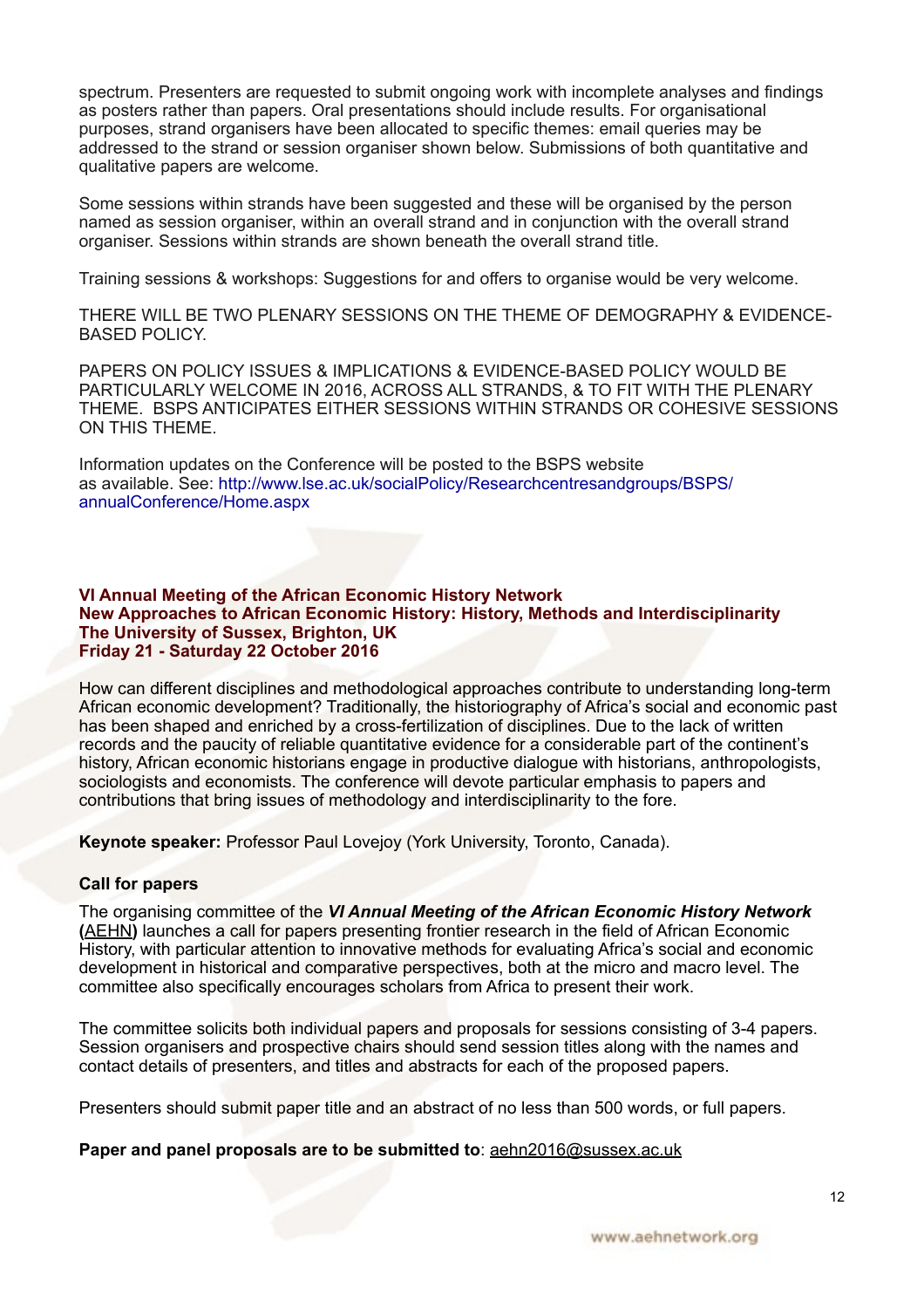## **Deadline for submissions: 15 May 2016**

Decisions on submissions can be expected at the end of May 2016.

#### **Local organising committee**:

[Alexander Moradi](http://www.sussex.ac.uk/profiles/224840), [Felix Meier zu Selhausen,](http://www.sussex.ac.uk/profiles/361513) [Gerardo Serra](http://www.sussex.ac.uk/profiles/350152)

Enquiries should be addressed to: [aehn2016@sussex.ac.uk](mailto:aehn2016@sussex.ac.uk)

# <span id="page-12-0"></span>**OPPORTUNITIES IN AFRICAN ECONOMIC HISTORY**

## **Post doctoral fellow in Economic History, UNamur**

The Centre for Research in Development Economics (CRED) at University of Namur invites applications for a two year postdoctoral research scholar position to begin in July 2016.

The succesful candidate will take part in a research project led by Guilhem Cassan (UNamur) and Lakshmi Iyer (HBS) on the political economy of late colonial India, focusing in particular on the consequences of the "constitutional" reforms of 1919 and 1935.

Familiarity with archive work, econometric analysis, and availability to travel to the UK and India for archive work are required.

Application requirements:

- Letters of reference

- CV

- Job Market Paper
- Cover Letter

Qualification:

Phd or equivalent level at the time of the beginning of the contract.

The wage is comparable to leading European post docs. Travel costs incurred during the post doc will be covered.

#### **Deadline for application:** 1st of march 2016.

Please send your application to Guilhem Cassan (guilhem.cassan at [unamur.be\)](http://unamur.be/) or via the Job Openings for Economists platform (starting on the 1st of february).

## **Post-Doc Position in Economic History at the University of Tuebingen, Germany**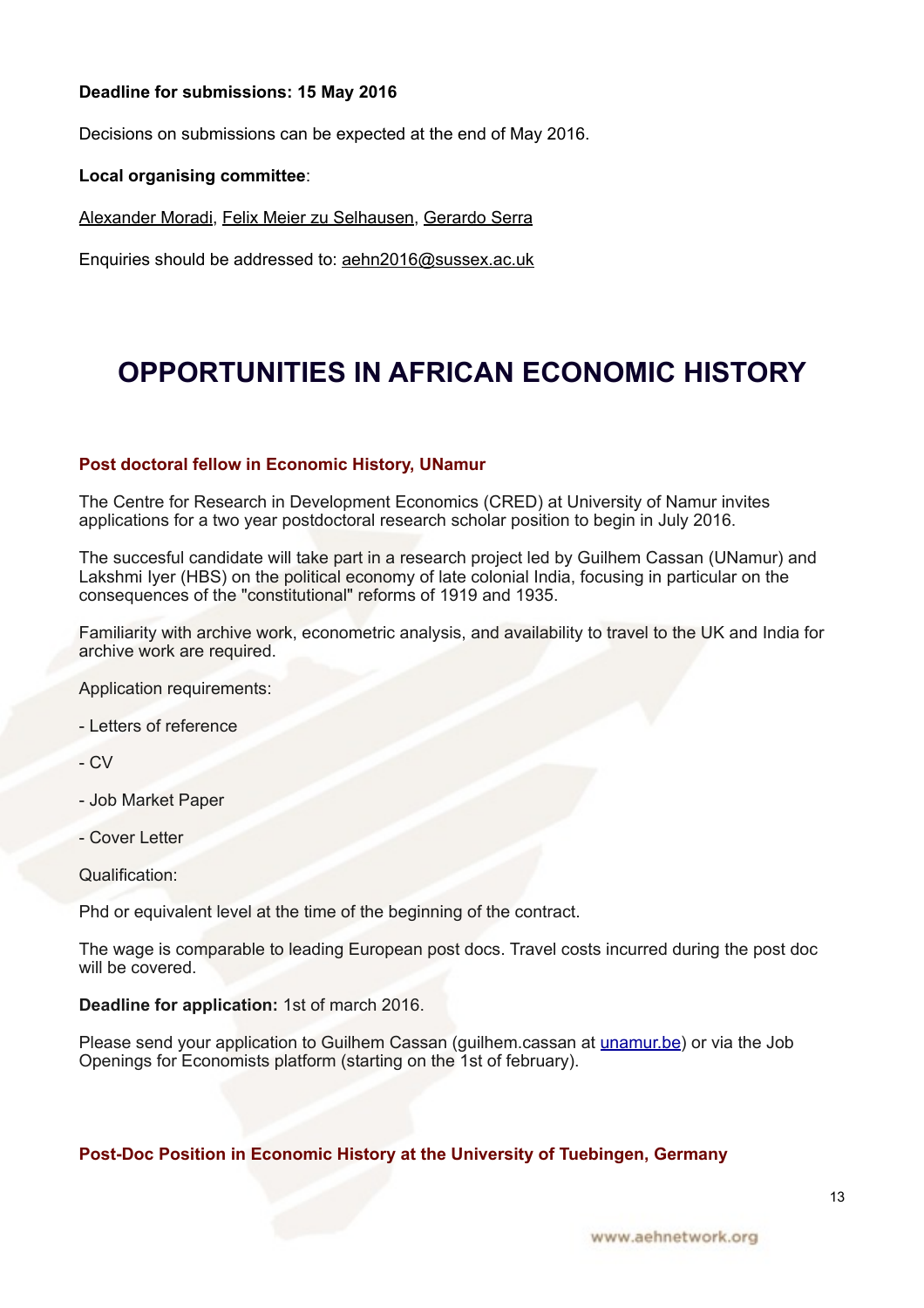We are looking for a post-doctoral scholar with a background in economics or similar fields. Active research using new and innovative evidence and methods will be central for this position. You will have the opportunity to write and publish articles and present your studies at international conferences. The salary is based on E 13 TV-L 100% (currently 43158.25 € gross per year). A doctorate or Ph.D. in economics is required.

Duration: 3 years. After a careful evaluation of publication progress and other fields of academic achievements, the position can be prolonged for another 3 years (no tenure track option). Starting date: May 1st, 2016 (later dates can be discussed. Legal constraints might also lead to a later starting date.)

You will become a member of a motivated and internationally oriented research team. We can provide contacts all over the world in order to promote your interaction with other researchers in your field of interest.

Please comment in your letter on the following issues:

A. Did you obtain own practical experience with recent econometric methods (IV regressions etc.)? B. Are you able to work independently, especially writing text for English-language journal articles? Please include 5 pages from your doctoral thesis or similar.

C. Would you like to present your research at international conferences?

D. We have a set of research projects that mostly cover the economic history of the past two centuries. You might want to interact productively with one or more of these projects. Please let us know which ones would be close to your own preferences, and how you might be able to contribute: Project 1: Social mobility and marriage behavior. Which difference did human beauty make in various societies?

Project 2: Determinants and effects of numeracy development in South and South-east Asia (alternative geographical scope: Africa, Middle East, Latin America, Early Modern Europe) Project 3: Human Health and welfare over the past millennia, archaeological sources for economic history

Project 4: Violence, civil war, and homicide in global economic history

Project 5: Determinants and effects of health and income inequality

You work will consist of research, teaching, and related work. Teaching requirements are 4 hours per week for seven months per year (typically one seminar and one lecture per semester), you will also perform some scholarly editorial work and similar activities. In research, one aim is to develop a publication record that is sufficient to be eligible for applications to professorial positions.

For working at our department German language skills are not required.

Your regular presence at the department at Tuebingen University is expected. Alt-hough Tuebingen is a small city not far away from Stuttgart, it offers a broad range of cultural, sportive and other opportunities. A room in Tuebingen costs around 300€ per month, when you look early enough. Of course, the University of Tuebingen is one of Germany's leading research universities, so the intellectural climate is attractive in economics as well as in other disciplines.

Applications will be accepted until February 5th, 2016 (later applications at own risk), or until the position will be filled. The University of Tuebingen seeks to increase the proportion of women in the field of teaching and research and therefore strongly encourages suitably qualified female scholars to apply. Disabled applicants will be preferred if they have the same qualifications as non-disabled applicants.

Please send (pdfs via email attachment) letter of application, curriculum vitae, short response to the questions above, copies of key documents (Please include your grades in school and university in your application and, if you have, please add grade averages of your cohort so that we can see whether you received grades among the top 20 percent of your cohort or so), and a 5 pages excerpt of your doctoral thesis or similar to:

Professor Dr. Jörg Baten, Tuebingen University

Department of Economics, Chair of Economic History

Melanchthonstraße 30, 72074 Tuebingen, [joerg.baten@uni-tuebingen.de](mailto:joerg.baten@uni-tuebingen.de)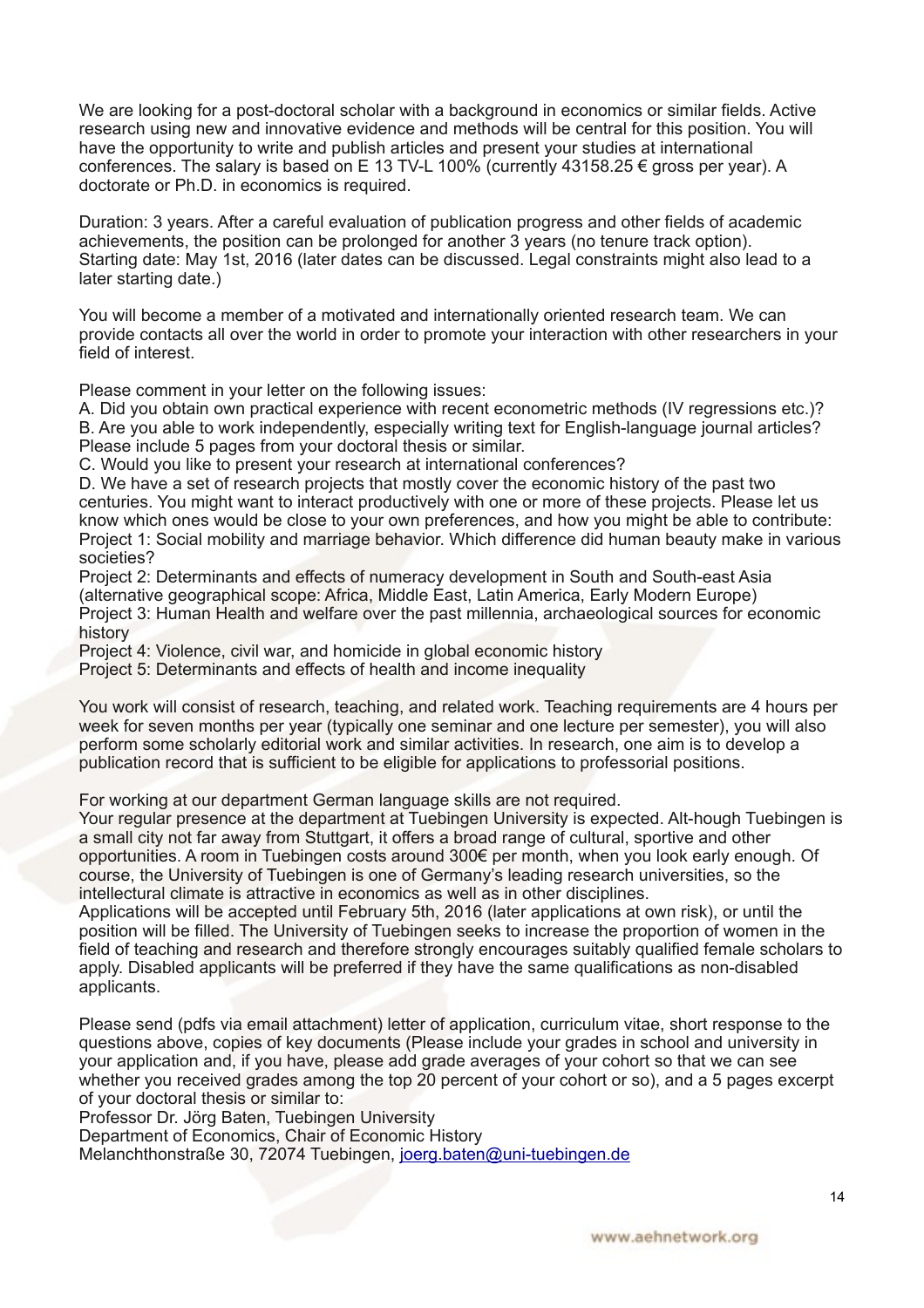#### **Ben-Gurion University of the Negev, African Studies and Middle East Studies Tenure-Track Faculty Position in African Studies and Middle East Studies**

This tenure-track position will be shared by the Inter-University Program in African Studies and the Department of Middle East Studies. Successful candidates with a proven record of excellence in research and teaching will be expected to actively engage in research, supervise graduate students, and take part in academic activity in both the African Studies program and in the Department of Middle East Studies, in addition to teaching undergraduate and graduate courses. Candidates must be qualified to teach in Hebrew.

**Requirements**: Candidates must hold a Ph.D. in one of the following fields of African Studies: Study of Islam in Africa, History of the Horn of Africa, or History of the Sahel.

Applications should be sent by **March 6, 2016** to Dr. Lynn Schler at [africa@bgu.ac.il](mailto:africa@bgu.ac.il) and include the following documents:

Curriculum Vitae (including contact details) and list of publications; short description of current and future research plans; list of 3 proposed courses and two full syllabi; Letter of Intent stating willingness to begin teaching in the Fall of 2016; 3 recent publications and/or writing samples; and 3 Letters of Recommendation sent by the referees directly to the above e-mail address.

**Deadline to apply:** 6 March 2016 **Additional Information:** please see [http://www.bgu.ac.il](http://www.bgu.ac.il/)

## **Dickinson College, History Department Visiting Assistant Professor, African History**

The History Department at Dickinson College seeks to hire a one-year Visiting Assistant Professor for the academic year 2016-17. The successful candidate will teach five courses in the history of Africa. The candidate's area and period of specialization is open; however, we encourage applicants with training in one or more of the following geographical areas: West Africa, Saharan/North Africa, or Ethiopia.

Applications must be submitted online at <https://jobs.dickinson.edu>. Please submit a cover letter, curriculum vitae, three letters of recommendation, and a sample syllabus no later than 15 March 2016.

The College is committed to building a representative and diverse faculty, administrative staff, and student body. We encourage applications from all qualified persons.

**Deadline to apply:** 15 March 2016 **Additional Information:** please see [https://jobs.dickinson.edu](https://jobs.dickinson.edu/)

## **Visiting Research Fellowship: Nigerian Academics**

The Centre of African Studies of the University of London invites applications from Nigerian academics to take part in a scheme of collaborative research funded by the Leventis Foundation.

The Leventis Research Co-operation Programme is devised to assist younger scholars develop their research interests in collaboration with their counterparts in London. Applicants are invited to apply to spend three months as visitors of the Centre of African Studies in order to pursue their research in libraries and archives and to participate in the intellectual life of the Centre.